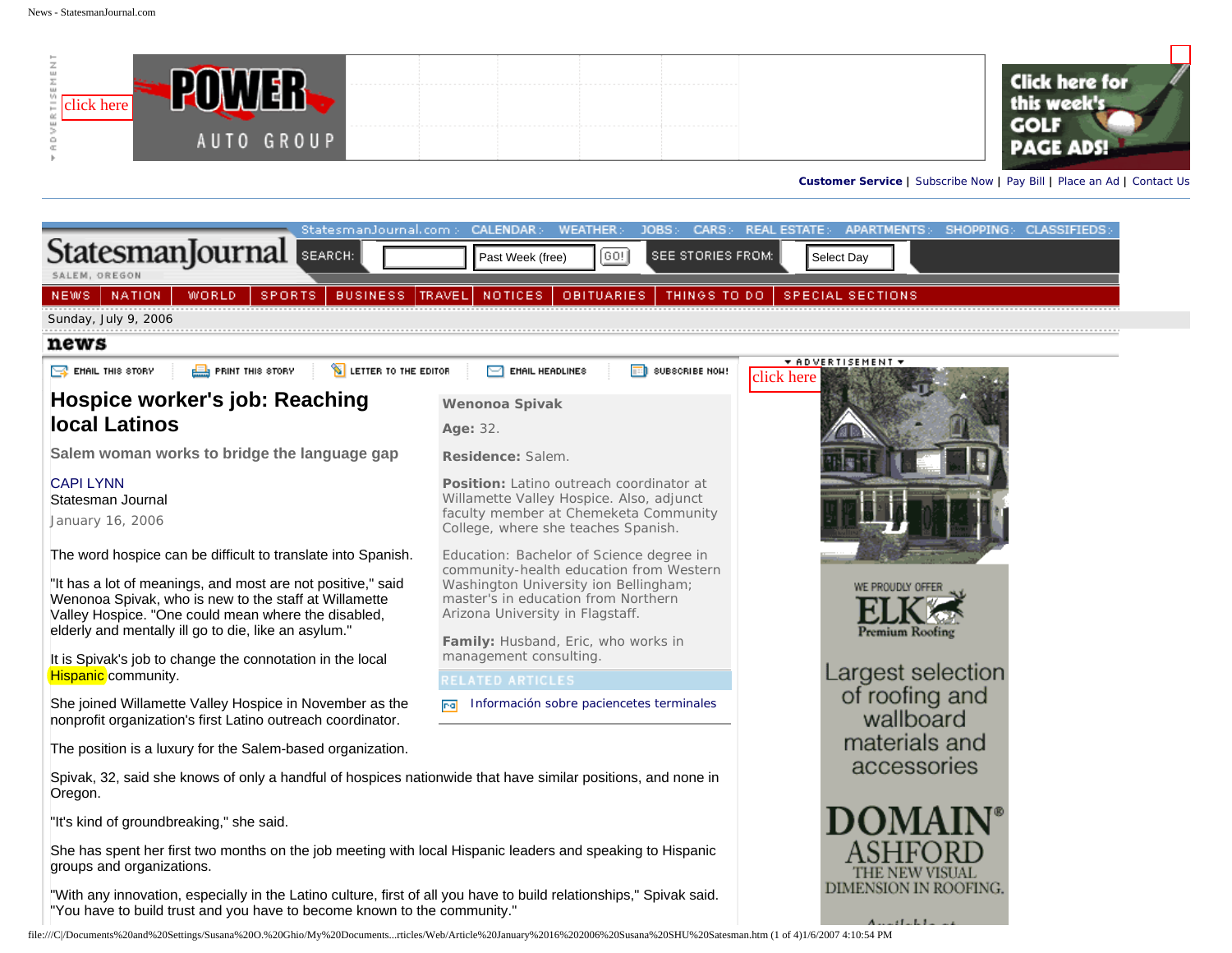News - StatesmanJournal.com

She made a presentation last week to **Somos Hispanas Unidas**, a Hispanic women's group in Silverton, and said the reception was encouraging.

"The services are new for us, for our community," group leader Susana Ghio said. "But the ladies are very open to getting the word out on the street."

Taking it even a step further, Ghio said that the seven members who attended the meeting all signed up with Spivak to undergo training to be a hospice volunteer.

Willamette Valley Hospice offers care to terminally ill people and their families in Salem and the surrounding areas. It provides emotional, spiritual and practical support based on the patient's wishes and the family's needs.

The organization serves communities within a 35-mile radius of Salem. In 2005, it served about 1,000 patients. Only 28, or 2.2 percent, were Latino.

The numbers nationwide are a bit higher. According to the National Hospice and Palliative Care Organization, 6.3 percent of patients served by hospices nationwide in 2004 were of Hispanic origin.

Officials at Willamette Valley Hospice are eager to expand their services.

"The Hispanic population in Oregon has been growing so dramatically, we want to make sure we are not underserving that group of people in this community," human-resource manager Michelle Cattanach said.

Spivak turned out to be the perfect candidate, Cattanach said.

"Like probably most businesses in this area, we wanted somebody who had a background and lots of experience, so we could learn about how to serve that community," she said.

Spivak served in the Peace Corps from 1996 to 1998 in Honduras. She later worked at women's agencies in Texas and Arizona, providing counseling to domestic-violence and sexual-abuse victims who were predominantly Hispanic. In Arizona, she helped with a new Spanish-language hotline.

Since she has been in Oregon, she has worked in child-protective services and taught Spanish at Chemeketa Community College.

"I've always had a heart for social services," said Spivak, an adjunct faculty member at Chemeketa.

She said that she has been drawn to the Spanish language since high school, and her interest in the Latino culture grew during her experience in Honduras.

"It's such a rich, vibrant culture," Spivak said. "It has a lot of creativity and a lot of traditions in the culture that really speak to me."

She has had two personal experiences with hospice care -- one as a child and the other as an adult. Both were with grandparents.

"Our family has been very thankful for hospice," she said.

In addition to spreading the word in the local Hispanic community, her job also will involve recruiting multicultural, bilingual staff members and Spanish-speaking volunteers. Willamette Valley Hospice has about 100 volunteers, and none is Latino.

Spivak already has translated one of the organization's fact sheets into Spanish and plans to translate other printed materials.

The workload has been and will continue to be heavy, despite the position being only half time.

"I'm glad she's so energetic," said Linda Hays, the community-development manager at Willamette Valley

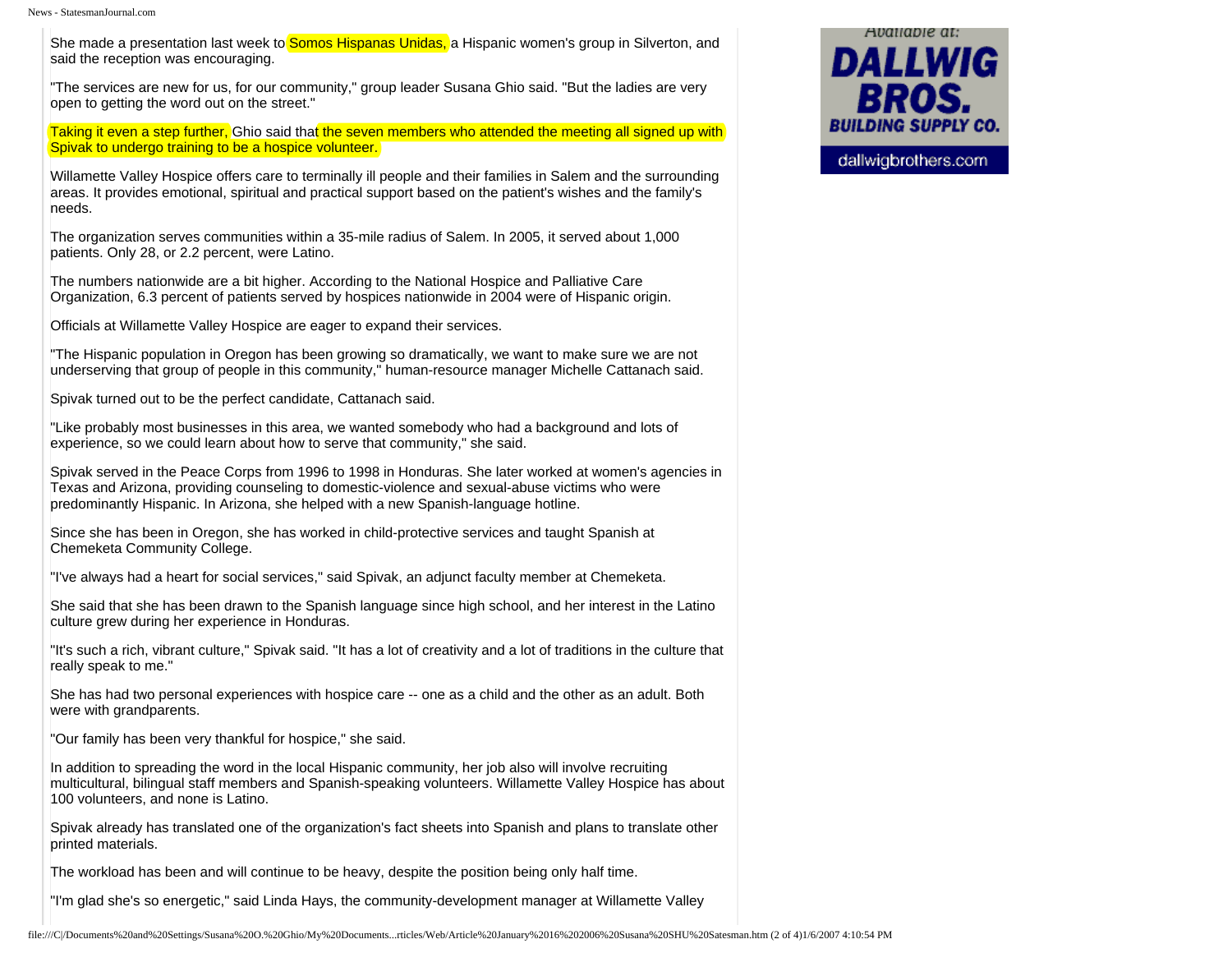News - StatesmanJournal.com

Hospice.

*[clynn@StatesmanJournal.com](mailto:clynn@StatesmanJournal.com) or (503) 399-6710*

# **Willamette Valley Hospice**

Address: 1015 Third St. NW, Salem

Phone: (503) 588-3600

Online: [www.wvh.org](http://www.wvh.org/)

E-mail: [info@wvh.org](mailto:info@wvh.org)

A TOP OF PAGE [Post Comment](http://news.statesmanjournal.com/sjforum/start_topic.cfm?forum=19&artid=601160319&headline=Hospice%20worker%27s%20job:%20Reaching%20local%20Latinos)

# **A SOUND OFF**

# OTHER ARTICLES FROM: Sunday, July 9

# **[News](http://159.54.226.83/apps/pbcs.dll/section?Category=NEWS)**

- [Contamination an issue at Boise site](http://159.54.226.83/apps/pbcs.dll/article?AID=/20060709/NEWS/607090327)
- **[Man faces rape, sex-abuse charges](http://159.54.226.83/apps/pbcs.dll/article?AID=/20060709/NEWS/607090318)**
- **[Four people homeless after house fire](http://159.54.226.83/apps/pbcs.dll/article?AID=/20060709/NEWS/607090316)**
- [A reminder of sacrifices](http://159.54.226.83/apps/pbcs.dll/article?AID=/20060709/NEWS/607090320)
- [Salem woman dies in single-car crash](http://159.54.226.83/apps/pbcs.dll/article?AID=/20060709/NEWS/607090317)
- [Salem planning panel may grow by 2](http://159.54.226.83/apps/pbcs.dll/article?AID=/20060709/NEWS/607090319)
- [Park honors Faussett's feat, era](http://159.54.226.83/apps/pbcs.dll/article?AID=/20060709/NEWS/607090323)
- [Salem-based educator for blind will get award today](http://159.54.226.83/apps/pbcs.dll/article?AID=/20060709/NEWS/607090321)

# **[State Government](http://159.54.226.83/apps/pbcs.dll/section?Category=STATE)**

- [State managers' salaries often fall short](http://159.54.226.83/apps/pbcs.dll/article?AID=/20060709/STATE/607090329/1042)
- [4-year freeze sets some salaries askew](http://159.54.226.83/apps/pbcs.dll/article?AID=/20060709/STATE/607090325/1042)
- [In 22-state comparison, legislator pay near middle](http://159.54.226.83/apps/pbcs.dll/article?AID=/20060709/STATE/607090324/1042)
- [Democrats aim for gains in state Legislature](http://159.54.226.83/apps/pbcs.dll/article?AID=/20060709/STATE/607090322/1042)

# **[Business](http://159.54.226.83/apps/pbcs.dll/section?Category=BUSINESS)**

- **[County fairs have grown from their rural roots](http://159.54.226.83/apps/pbcs.dll/article?AID=/20060709/BUSINESS/607090304/1040)**
- [Salem program makes permit process a priority](http://159.54.226.83/apps/pbcs.dll/article?AID=/20060709/BUSINESS/607090303/1040)

# **[Columnists](http://159.54.226.83/apps/pbcs.dll/section?Category=COLUMN)**

- [TV section reflects changing viewing habits](http://159.54.226.83/apps/pbcs.dll/article?AID=/20060709/COLUMN0701/607090315/1064)
- [Real arts drama happens behind the scenes](http://159.54.226.83/apps/pbcs.dll/article?AID=/20060709/COLUMN0801/607090306/1064)

#### **[Sports](http://159.54.226.83/apps/pbcs.dll/section?Category=SPORTS)**

- **Fimbers beat Coventry on penalty kicks**
- [Withnell to play for tournament title today](http://159.54.226.83/apps/pbcs.dll/article?AID=/20060709/SPORTS/607090333/1018)
- [Rhodes set for nationals](http://159.54.226.83/apps/pbcs.dll/article?AID=/20060709/SPORTS/607090330/1018)
- **[Bateman realizing dream behind steering wheel](http://159.54.226.83/apps/pbcs.dll/article?AID=/20060709/SPORTS/607090332/1018)**
- **[Hough qualifies first in Top Alcohol Funny Car](http://159.54.226.83/apps/pbcs.dll/article?AID=/20060709/SPORTS/607090326/1018)**
- [Volcanoes drop 2nd straight](http://159.54.226.83/apps/pbcs.dll/article?AID=/20060709/SPORTS/607090331/1018)

# **[Arts, Culture & Entertainment](http://159.54.226.83/apps/pbcs.dll/section?Category=LIFE)**

- **[Law experience tints new murder thriller](http://159.54.226.83/apps/pbcs.dll/article?AID=/20060709/LIFE/607090301/1059)**
- **[Volunteers sought for Salem Art Fair](http://159.54.226.83/apps/pbcs.dll/article?AID=/20060709/LIFE/607090302/1059)**
- [Kites](http://159.54.226.83/apps/pbcs.dll/article?AID=/20060709/LIFE/607090305/1059)
- **Fivia contest**

# **[Editorials](http://159.54.226.83/apps/pbcs.dll/section?Category=OPINION)**

- [State's top executives need to earn their pay](http://159.54.226.83/apps/pbcs.dll/article?AID=/20060709/OPINION/607090309/1048)
- **[Raise 5-cent deposit for bottles, cans](http://159.54.226.83/apps/pbcs.dll/article?AID=/20060709/OPINION/607090308/1048)**

# **[Letters](http://159.54.226.83/apps/pbcs.dll/section?Category=OPINION)**

- [The Rant](http://159.54.226.83/apps/pbcs.dll/article?AID=/20060709/OPINION/607090307/1050)
- [It's good to read both sides of forest debate](http://159.54.226.83/apps/pbcs.dll/article?AID=/20060709/OPINION/607090314/1050)
- **[Let Oregonians have traditional July 4 fun](http://159.54.226.83/apps/pbcs.dll/article?AID=/20060709/OPINION/607090311/1050)**
- [People in 30s and 40s need to vote to protect](http://159.54.226.83/apps/pbcs.dll/article?AID=/20060709/OPINION/607090310/1050) [interests](http://159.54.226.83/apps/pbcs.dll/article?AID=/20060709/OPINION/607090310/1050)
- [Columnist glossed over bad policies about Iraq](http://159.54.226.83/apps/pbcs.dll/article?AID=/20060709/OPINION/607090313/1050)
- [Fireworks scare pets, fill homes with smoke](http://159.54.226.83/apps/pbcs.dll/article?AID=/20060709/OPINION/607090312/1050)

# **[Guest Opinion & Commentaries](http://159.54.226.83/apps/pbcs.dll/section?Category=OPINION)**

- [Q&A: Debriefing Ollie North](http://159.54.226.83/apps/pbcs.dll/article?AID=/20060709/OPINION/60708005/1049)
- **[If Hillary runs, she'll win](http://159.54.226.83/apps/pbcs.dll/article?AID=/20060709/OPINION/60708004/1049)**
- [Cartoons: litmus test for a society's freedom](http://159.54.226.83/apps/pbcs.dll/article?AID=/20060709/OPINION/60708003/1049)